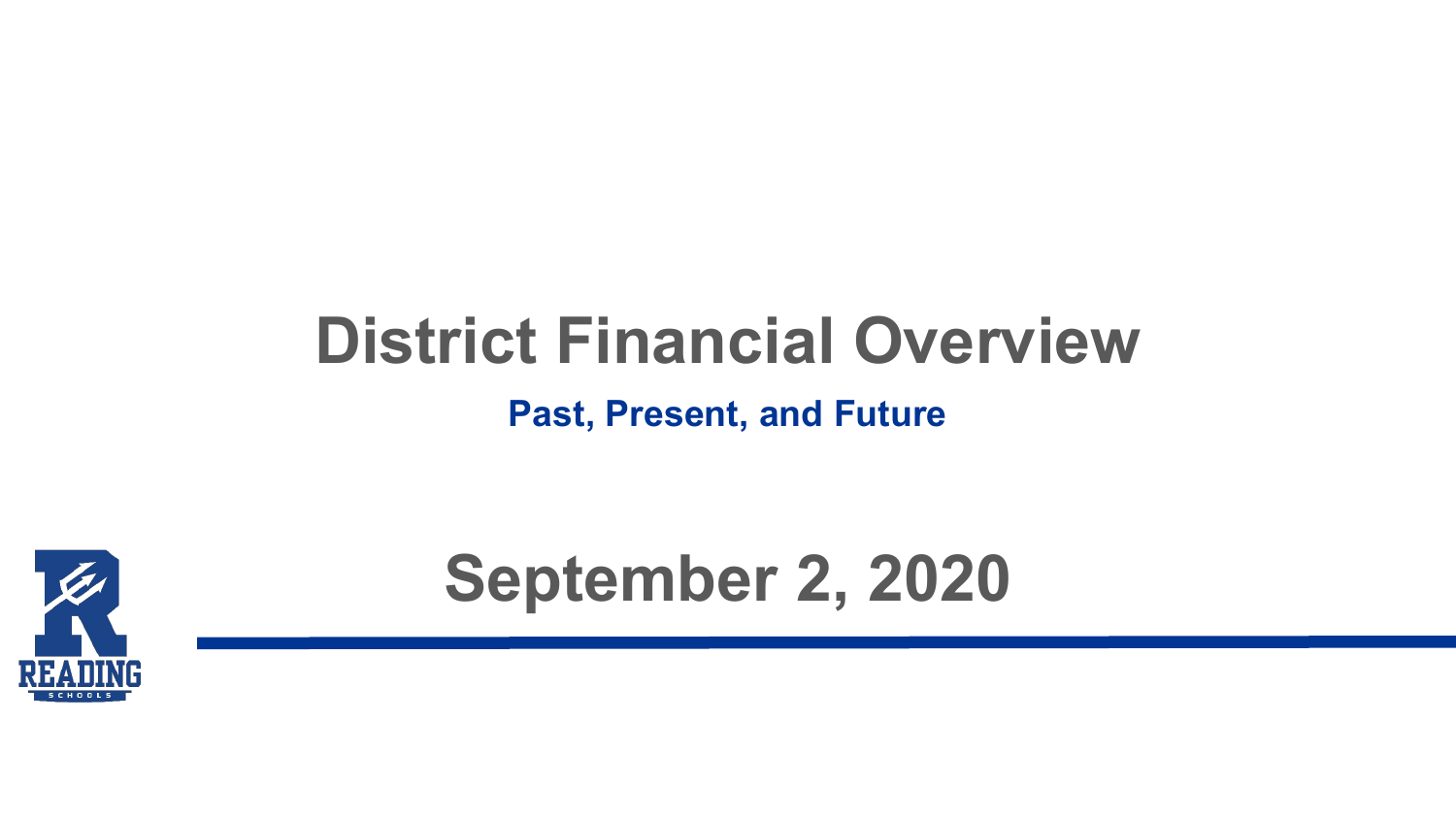## Financial History

#### **Forecast:**

- Prior Forecasts, dating back to 2016, have shown deficit spending and indicated a negative cash balance as early as Fiscal Year 2021
	- TPP Phase Out, minimal growth in state funding, state education requirements increasing, no new local funds since 2009, increased medical insurance, state formula = capped district

#### **Substitute Levy**

The taxpayers approved a substitute levy in November of 2018 to replace the expiring 2009 Emergency Operating Levy

#### **Letter from ODE:**

- In December 2019 the district received a letter from ODE stating that the school is considered to be in "precautionary" financial state
	- District implemented reductions for the 2020-2021 school year

#### **State Reductions due to COVID-19**

- On May 5, 2020 state funding cuts were announced for the 2019-2020 school year
	- District implemented additional round of reductions for the 2020-2021 school year

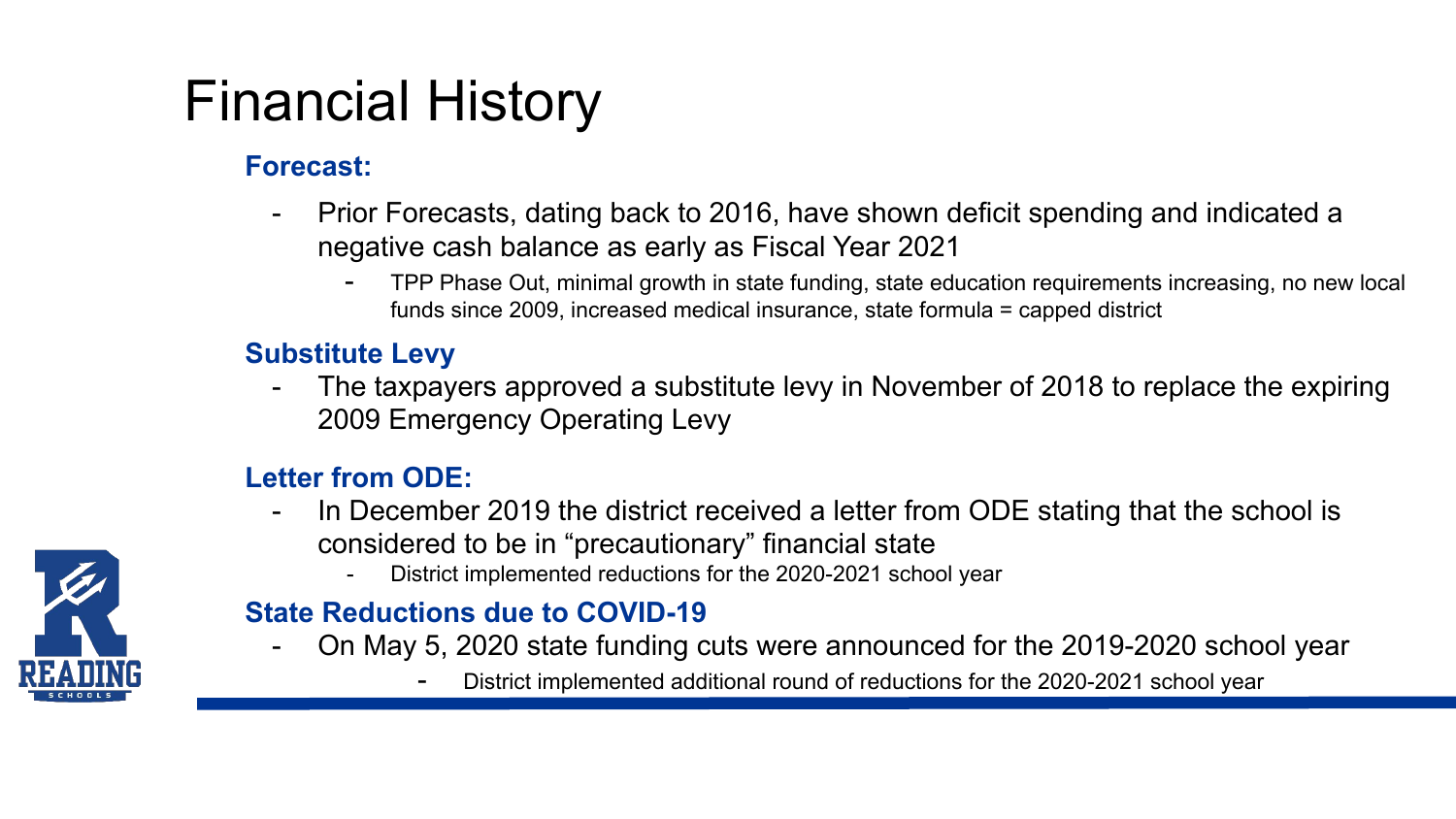# Implemented Cost-Saving Measures

#### **Staff Positions Eliminated**

- Attrition 5 FTE
- Retirements 2 FTE
- Reduction in Force 11.5 FTE

#### **Reduced**

- Building Budgets
- Electrical Cost
- Extended day contracts
- Suspended Tuition Based Preschool

#### **Outsourced**

- Technology Staff New Contract
- Custodial Staff New Contract
- Eliminated HCESC Contract Preschool Head Start Program

#### **Staff Wages/Benefits**

0% Salary Increase for all staff in 2019-2020 and 2020-2021 school year.

#### **Additional Financial Support**

- Student Wellness Coordinator/ Asst. Principal
- Student Wellness Teacher
- Clinical Clerical Aide
- Increased Open Enrollment

**Reductions/Savings = ~\$2,000,000 Implemented for the 2020-2021 school year**



•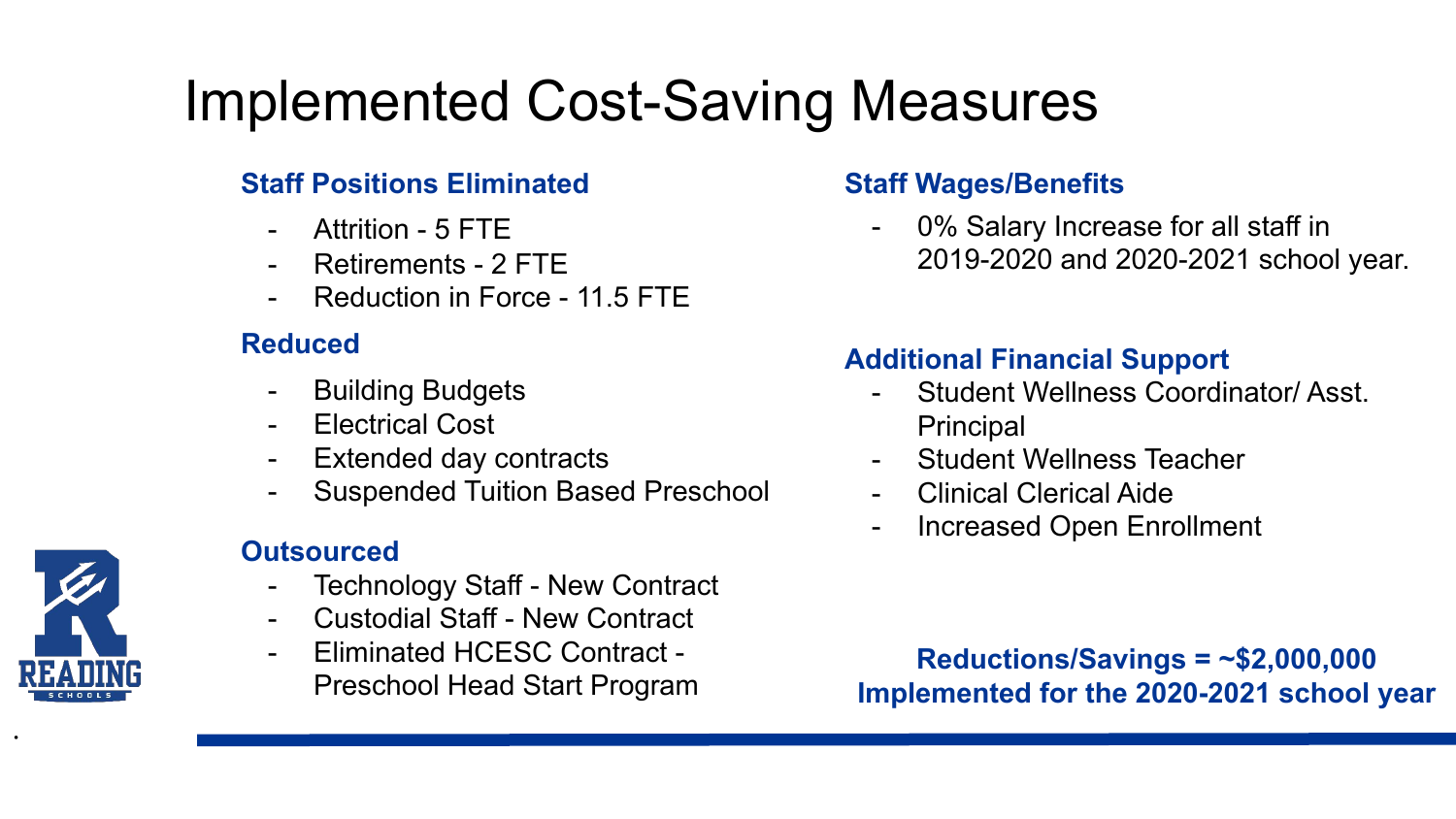# Additional Financial Support

#### **Student Wellness Funds = \$338,031**

- Student Wellness Teacher, Curriculum for Student Wellness Class, Student Wellness Coordinator/Ast. Principal

#### **CARES ACT:** *\$240,422 + \$65,810 = \$306,232*

- PPE, Custodial Staff, Clinical Clerical Aide, technology



#### **BroadBand Connectivity Grant = \$20,000**

- T-Mobile Hotspots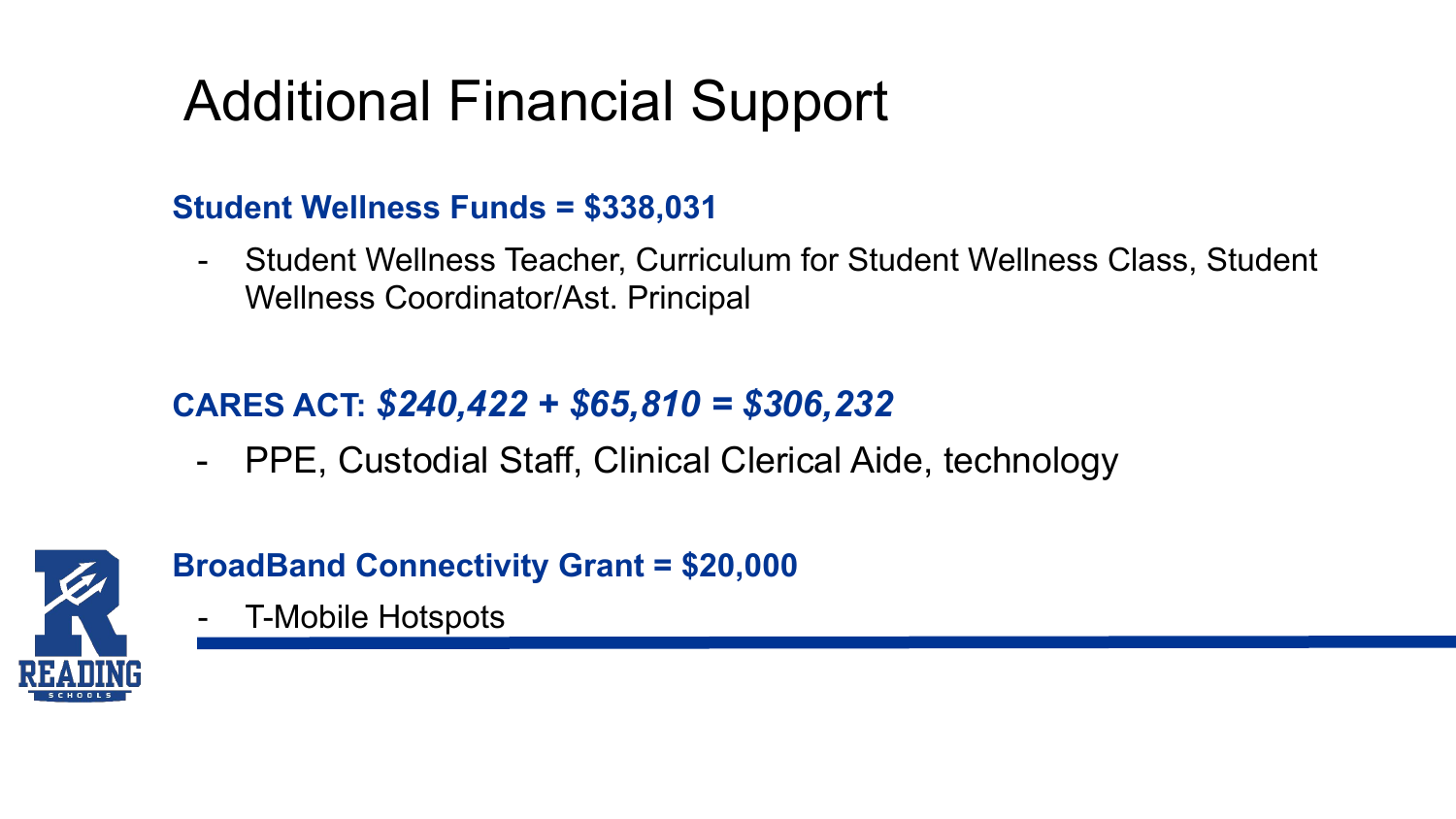